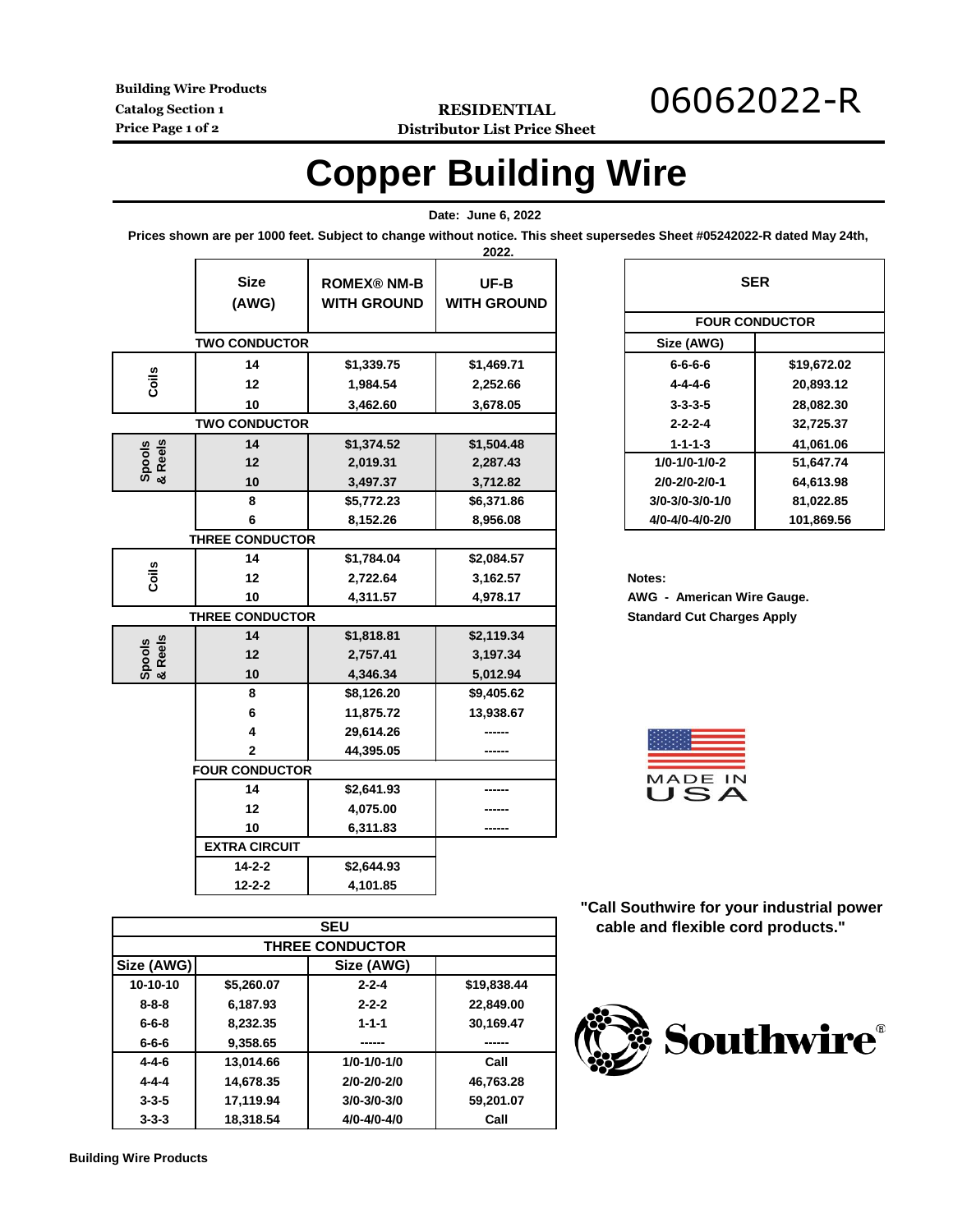**Catalog Section 1 RESIDENTIAL Price Page 2 of 2 Distributor List Price Sheet**

# **Copper Building Wire**

### **PRICING**

**Net Selling Prices will be determined by multiplying a four-decimal-place Multiplier (I.e. .9999) against the list price.** 

#### **PAYMENT TERMS**

**Terms are 2% 10th prox. month, net end of prox. month.** 

#### **ORDER ACCEPTANCE**

**Orders are binding only after acceptance by the General Office in Carrollton and all transactions are subject to Southwire's General Terms and Conditions. Orders will be invoiced on date of shipment.**

#### **MINIMUM ORDER**

**Minimum order amount is \$1,000 and can be any combination of products.**

#### **DELIVERY TERMS**

**Orders of 5,000 pounds or more net weight will be FOB Shipping Point, freight prepaid and allowed, within the continental United States only. Orders f.o.b. ports of Alaska or Hawaii subject to an additional shipping cost. Rates for "Prepay and Charge" orders are based on the (1994) Yellow YFSY 500M tariff with a 30% discount, with an absolute minimum charge of \$72.00.**

**For Prepaid Freight information for combinations of products, please see the "Southwire Standard Freight Policy" at https://www.southwire.com/freight-policy, or you may contact your sales representative.**

#### **RETURN GOODS REQUEST**

**Southwire building wire products are carefully manufactured, tested and labeled per Underwriters Laboratories specifications. Should our products prove defective, or appear to be so, please discontinue use immediately and notify us so an inspection can be made. We cannot be responsible for any damages or claims beyond the selling price of our products.**

#### **FOR ADDITIONAL INFORMATION**

**For product data on Southwire copper building wire see Catalog Section 1 or www.southwire.com. For General Terms and Conditions of Sale see Catalog Section 63. For additional information on these or any other Southwire products, contact your Southwire representative or Southwire Company, Building Wire Sales, in Carrollton, Georgia.**



 **Carrollton, Georgia 30119-0001, USA Phone: 1-800-444-1700 Fax: (770) 838-6543**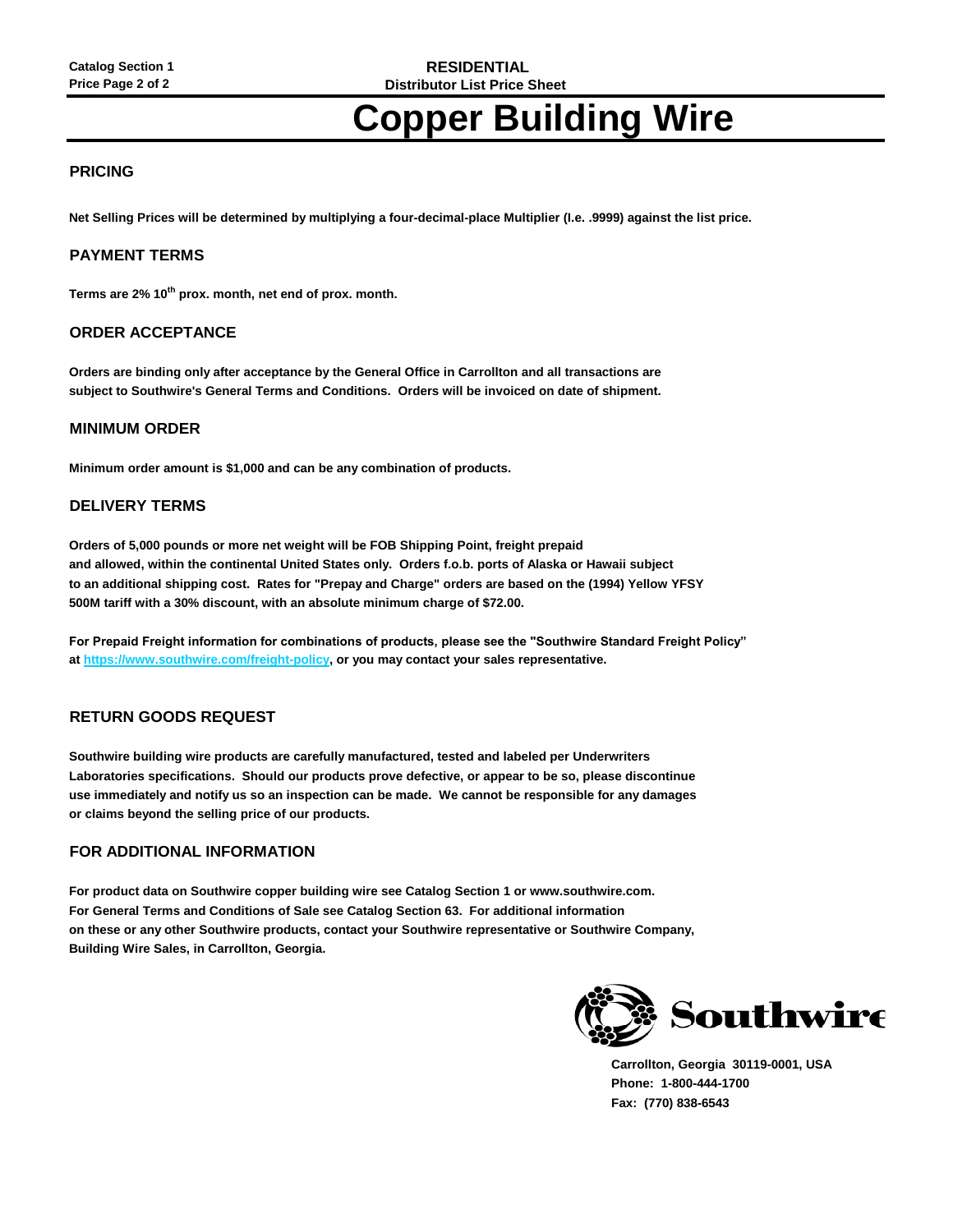$\mathfrak d$